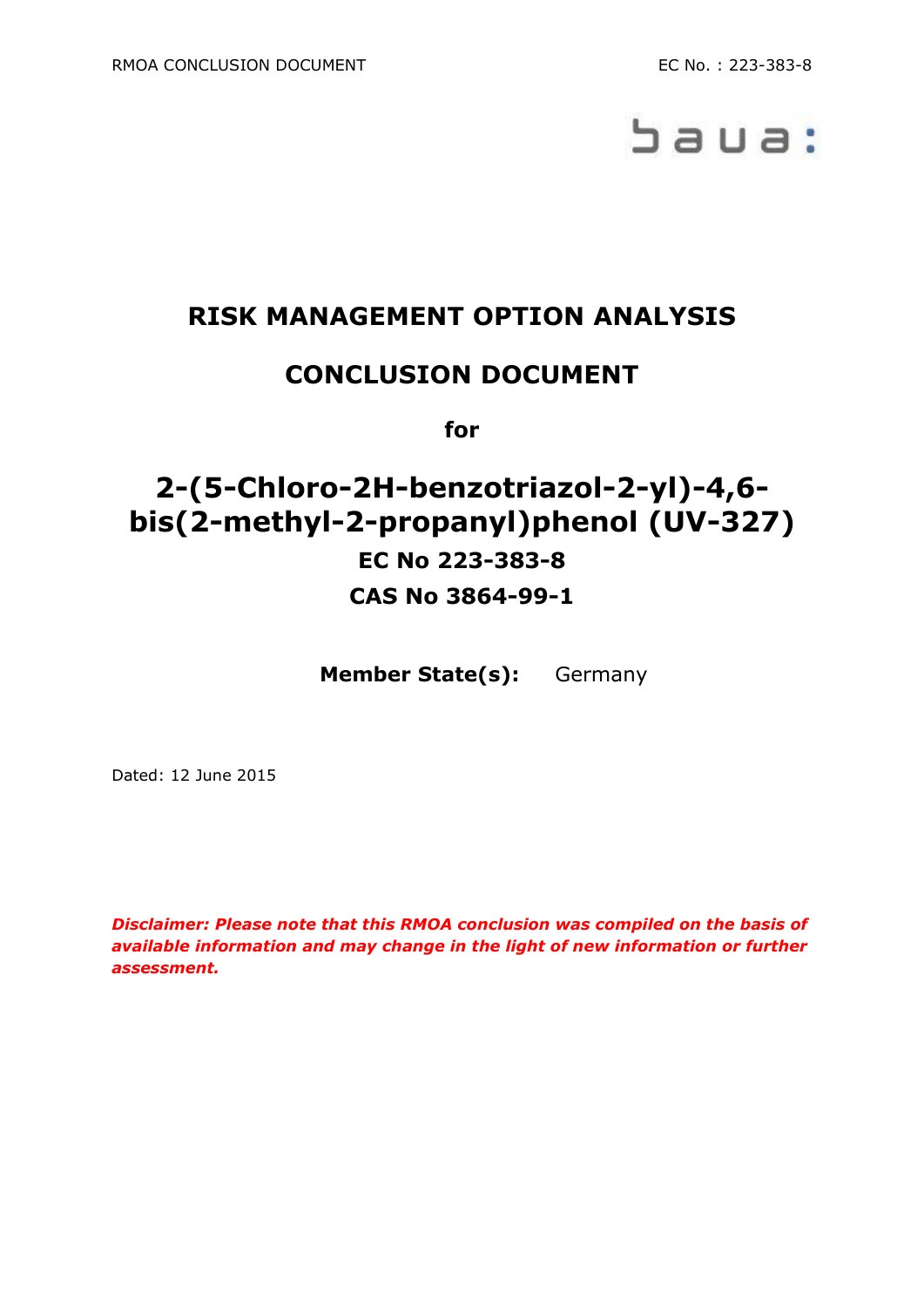#### **Foreword**

-

The purpose of Risk Management Option analysis (RMOA) is to help authorities decide whether further regulatory risk management activities are required for a substance and to identify the most appropriate instrument to address a concern.

RMOA is a voluntary step, i.e., it is not part of the processes as defined in the legislation. For authorities, documenting the RMOA allows the sharing of information and promoting early discussion, which helps lead to a common understanding on the action pursued. A Member State or ECHA (at the request of the Commission) can carry out this case-bycase analysis in order to conclude whether a substance is a 'relevant substance of very high concern (SVHC)' in the sense of the SVHC Roadmap to 2020<sup>1</sup>.

An RMOA can conclude that regulatory risk management at EU level is required for a substance (e.g. harmonised classification and labelling, Candidate List inclusion, restriction, other EU legislation) or that no regulatory action is required at EU level. Any subsequent regulatory processes under the REACH Regulation include consultation of interested parties and appropriate decision making involving Member State Competent Authorities and the European Commission as defined in REACH.

This Conclusion document provides the outcome of the RMOA carried out by the author authority. In this conclusion document, the authority considers how the available information collected on the substance can be used to conclude whether regulatory risk management activities are required for a substance and which is the most appropriate instrument to address a concern. With this Conclusion document the Commission, the competent authorities of the other Member States and stakeholders are informed of the considerations of the author authority. In case the author authority proposes in this conclusion document further regulatory risk management measures, this shall not be considered initiating those other measures or processes. Since this document only reflects the views of the author authority, it does not preclude other Member States or the European Commission from considering or initiating regulatory risk management measures which they deem appropriate.

<sup>&</sup>lt;sup>1</sup> For more information on the SVHC Roadmap: [http://echa.europa.eu/addressing-chemicals](http://echa.europa.eu/addressing-chemicals-of-concern/substances-of-potential-concern)[of-concern/substances-of-potential-concern](http://echa.europa.eu/addressing-chemicals-of-concern/substances-of-potential-concern)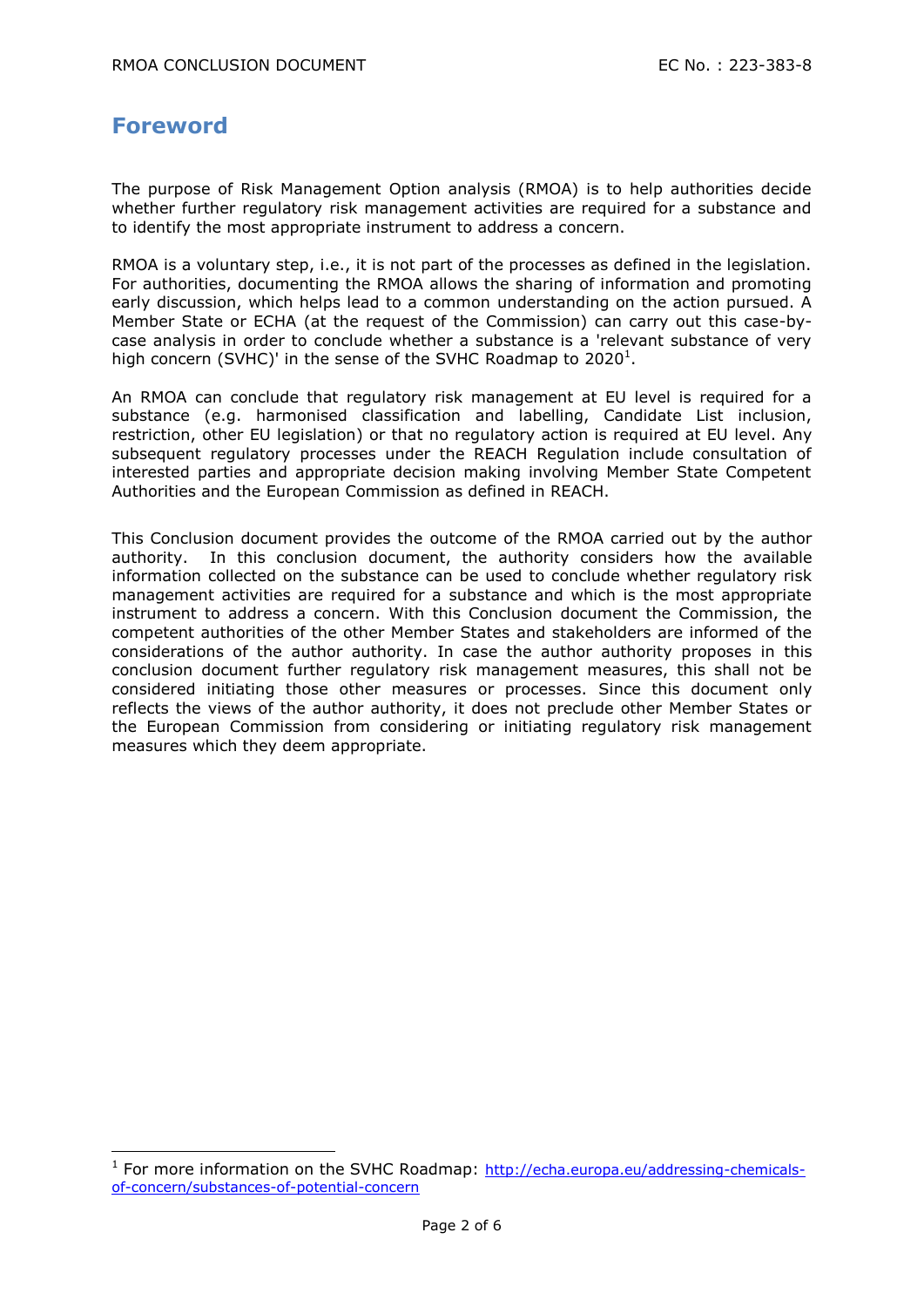### **1. OVERVIEW OF OTHER PROCESSES / EU LEGISLATION**

Germany already submitted an SVHC-Dossier on UV-327 in 2013. However, "due to the need for further consideration of the documentation provided by the dossier submitter during the (MSC) meeting, the Member State Committee agreed that it is currently not possible to conclude on the identification of 2,4-di-tert-butyl-6-(5-chlorobenzotriazol-2 yl)phenol (UV-327) as a substance of very high concern." The RMOA of UV-327 was revised in May 2015 and a revised SVHC-Dossier will be submitted in August 2015. No other completed/ongoing processes (including RMOA) and EU legislation relevant for the substance are known.

## **2. CONCLUSION OF RMOA**

This conclusion is based on the REACH and CLP data as well as other available relevant information taking into account the SVHC Roadmap to 2020, where appropriate.

| <b>Conclusions</b>                               | <b>Tick</b><br>box |
|--------------------------------------------------|--------------------|
| Need for follow up regulatory action at EU level | Χ                  |
| Harmonised classification and labelling          |                    |
| Identification as SVHC (authorisation)           | v                  |
| Restrictions                                     |                    |
| Other EU-wide measures                           |                    |
| No need for regulatory follow-up action          |                    |

## **3. FOLLOW-UP AT EU LEVEL**

#### **3.1 Need for follow-up regulatory action at EU level**

## **3.1.1 Identification as a substance of very high concern, SVHC (first step towards authorisation)**

UV-327 may be used as a UV stabilizer for plastics, polyurethanes and rubber and in formulations used for coating of surfaces. It is unclear if UV-327 is used in the EU in relevant amounts. There are alternatives to UV-327, but so far it is uncertain if they are technically feasible for the same uses. At least some of these alternatives seem to have problematic properties by themselves.

UV-327 appears to fulfil the Art. 57 (e) criteria set out in Annex XIII according to the following data:

#### Persistence:

The persistence of UV-327 has been assessed by using a weight of evidence approach.

Conclusions of the weight of evidence approach:

 Ready biodegradation tests of UV-327 suggest that it has a very low potential for biodegradation (0% after 28 days).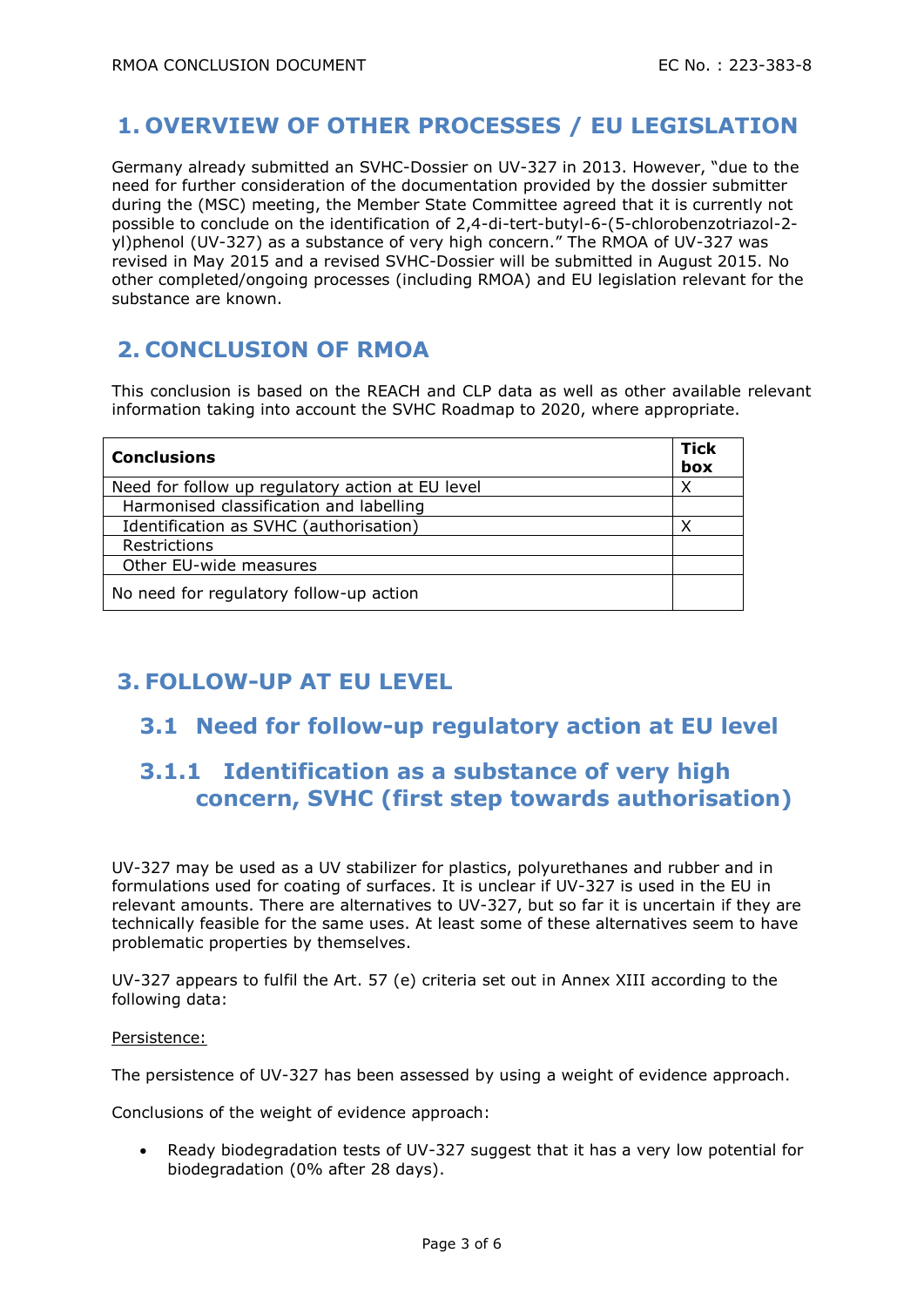- The degradation of the substance EC 407-000-3 (Reaction mass of branched and linear C7-C9-alkyl-3-[3-(2-H-benzotriazol-2-yl)-5-(1,1-dimethyl)-4 hydroxyphenyl]-propionates) was studied in several simulation tests. In these studies, a major degradation product (M1) was analyzed. This metabolite is structurally very similar to UV-327 only with a different substitution group in position four and six of the phenolic ring. M1 was formed in the water phase, and dissipated rapidly in a few days to the sediment compartment. In the sediment, M1 is persistent with calculated disappearance half-lives ( $DT_{50}$ ) up to 238 and 248 days depending on the sediment type. As the disappearance in this case has to be faster than the degradation of M1, degradation half-lives (DegT $_{50}$ -values) in turn have to be higher than the  $DT<sub>50</sub>$ -values. Therefore they will have to exceed the vP-trigger for sediment as defined in Annex XIII. As the differing side chain of M1 will be degraded faster than that of UV-327, DegT<sub>50</sub>-values for UV-327 have to be even higher.
- In a recent field study on dissipation in soil UV-327 was tested. Using the results of this test, a  $DT_{50}$  of up to 192 days was calculated. As the disappearance has to be shorter or as long as the degradation, the respective DegT $_{50}$ -values will have to exceed the numerical vP-criterion of 180 days for the soil compartment as defined in Annex XIII as well.
- In a very recent water/sediment study according to OECD 308 (non-GLP), UV-327 rapidly and completely dissipated to sediment and was not degraded over 100 days (recovery over 120 %).
- For UV-327 and a similar substance (UV-328) available monitoring studies indicate presence of the substances in sediments decades after environmental releases had stopped. Model calculations indicate that these findings can only be explained if the half life for degradation is exceeding the Annex XIII trigger of 180 days.
- Thus, applying the weight of evidence approach, UV-327 seems to fulfil the Pand vP-criteria of REACH Annex XIII.

#### Bioaccumulation:

UV-327 was tested in two bioconcentration studies according to OECD 305 C. Three different substance concentrations were tested in common carp (*Cyprinus carpio*) in the tests.

#### **Table: BCF reported and BCF lipid normalised of UV-327 (values refer to whole body wet weight basis)**

| <b>Test concentration in</b><br>$\mu$ g/L | <b>BCF</b> reported | <b>BCF</b> lipid-normalised |
|-------------------------------------------|---------------------|-----------------------------|
| 1.0                                       | 900 <sup>1</sup>    | 1203                        |
| 0.1                                       | 4700 <sup>1</sup>   | 6283                        |
| 0.1                                       | $7600^2$            | 8817                        |
| 0.01                                      | $6500^2$            | 7540                        |

 $\frac{1}{1}$  Average lipid content of test fish 3.74 %

 $2$  Average lipid content of test fish 4.31 %

The data presented in the assessed studies suggest that UV-327 fulfils the B- and vBcriteria of REACH Annex XIII.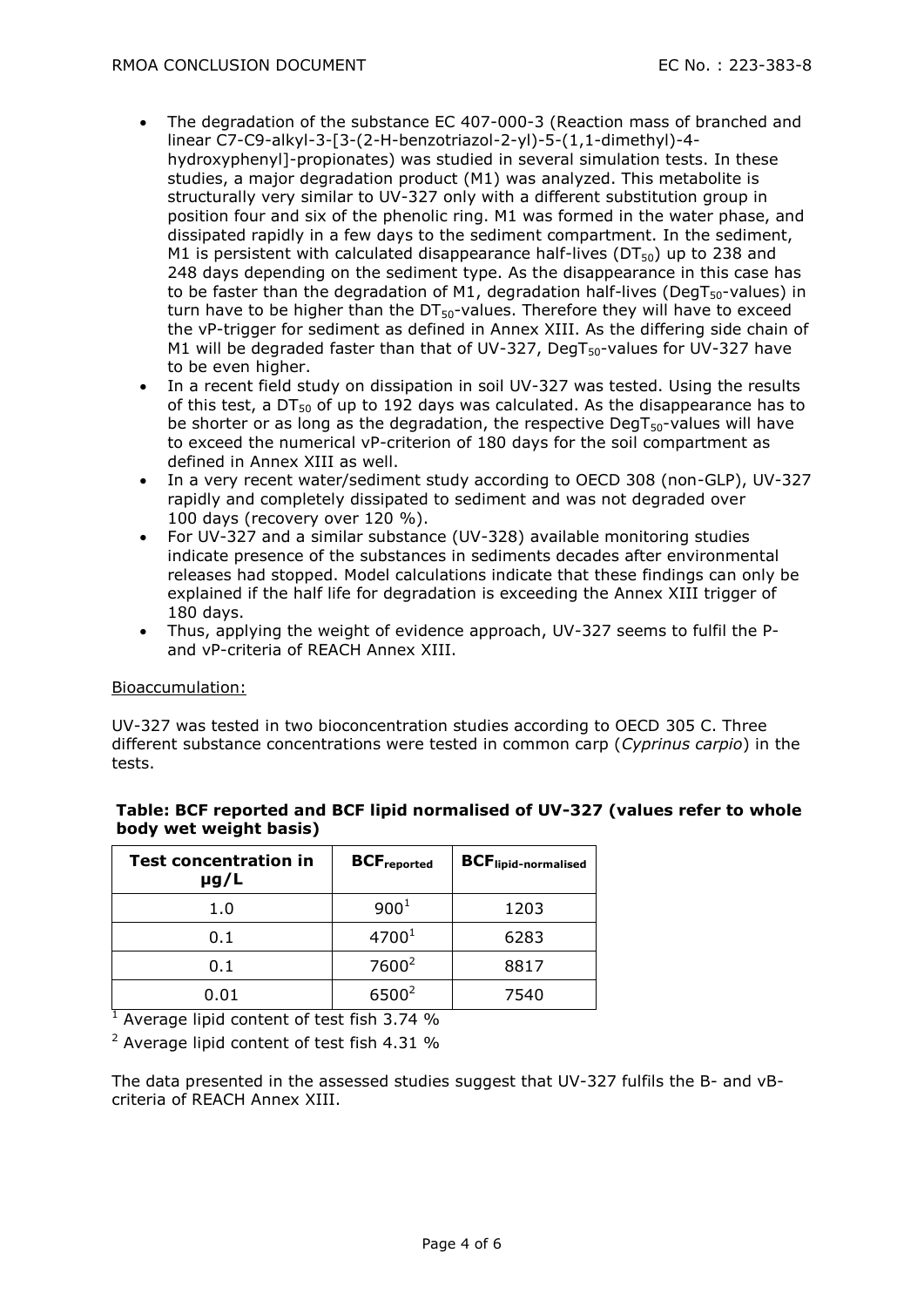#### Consideration of authorisation:

As shown above UV-327 is considered a vPvB substance and thus can be identified as an SVHC. The objective for further risk management in this case is the identification of UV-327 as SVHC and in the long-term its substitution with substances or technologies of less concern.

Inclusion of UV-327 in the candidate list would trigger the obligation to inform downstream users as of REACH Article 33, if the substance is present in an article at a concentration  $> 0.1$  %. Furthermore manufacturers and importers must notify ECHA if the substance is present in articles at concentrations  $> 0.1$  % by weight (REACH Article 7), if they are present in the articles at a tonnage level  $> 1$  t/a and exposure of humans or the environment cannot be ruled out.

It is furthermore a strong signal to enterprises manufacturing, importing, and using these substances as such or in articles that the identified substances have properties of concern and should be substituted. This might then lead to the decision of a producer or downstream user to switch to a less hazardous alternative.

In conclusion, SVHC identification is necessary as a first regulatory step for, e.g., obtaining further information on uses of UV-327 and quantities put on the market, especially when dealing with imported articles. Up to now there is no complete picture of the (imported) articles containing the substances, so these obligations might trigger the need for further regulation.

In order to achieve the ultimate objective of substitution of UV-327 SVHC-identification may be followed by inclusion in Annex XIV, i.e. the authorisation procedure. A drawback of this option is that it would preclude later restrictions based on its SVHC properties (except for consumer products) as per article 58 (5). However, this regulatory management option achieves the risk reduction objective substitution as far as uses of the substance within the EU are concerned.

In conclusion the substitution target could be achieved both by an inclusion in Annex XIV or a restriction after an SVHC-identification. Currently there is not enough information on UV-327 in imported articles, so a combination of SVHC-identification followed by the authorisation process is considered to be the most appropriate combination of risk management options at this point in time.

## **3.1.2 Restriction**

SVHC-identification might also be followed by a restriction. Advantages of this option are that imported articles can be covered and no regulatory follow-up process is triggered after an inclusion in Annex XVII. Furthermore, a restriction can be selectively imposed on substances as such, in mixtures and/or articles, i.e. a positive definition of restricted uses is possible, whereas under the authorisation procedure only exceptions to the general rule may be defined. However, based on the known uses there seems to be no need for a targeted restriction.

However, SVHC identification might yield further information on uses of UV-327 and quantities put on the market, especially with regard to imported articles. Up to now there is no complete picture of the (imported) articles containing the substance, so these obligations might trigger the need for further regulation, i.e. a restriction of imported articles.